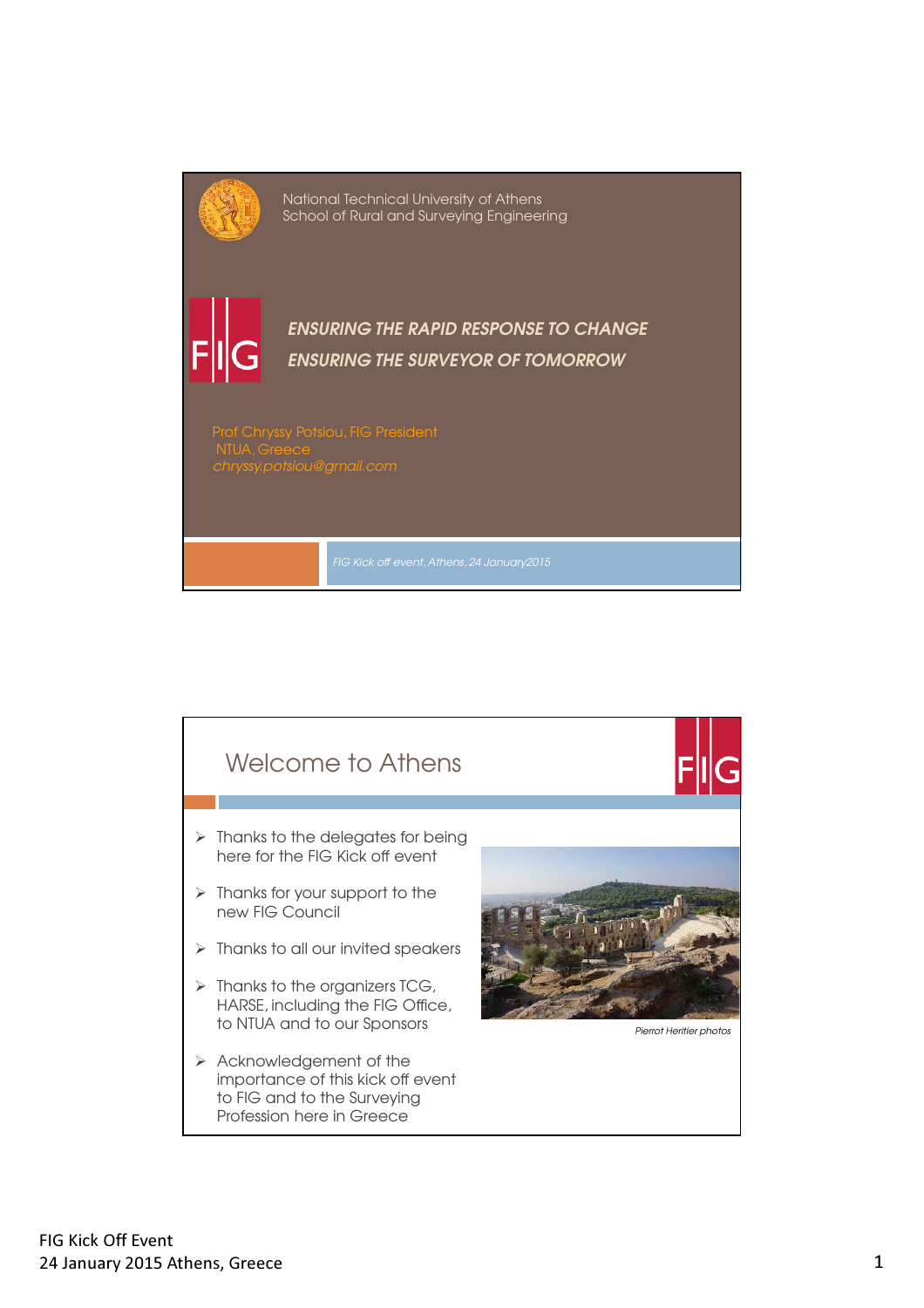## What is FIG

- $\triangleright$  Established in 1878 in Paris by 7 member associations (Belgium, France, Germany, Italy, Spain, Switzerland and UK)
- $\triangleright$  Federation of national associations
- $\triangleright$  Only international body representing all surveying disciplines
- > UN-recognised non-governmental organisation (NGO)

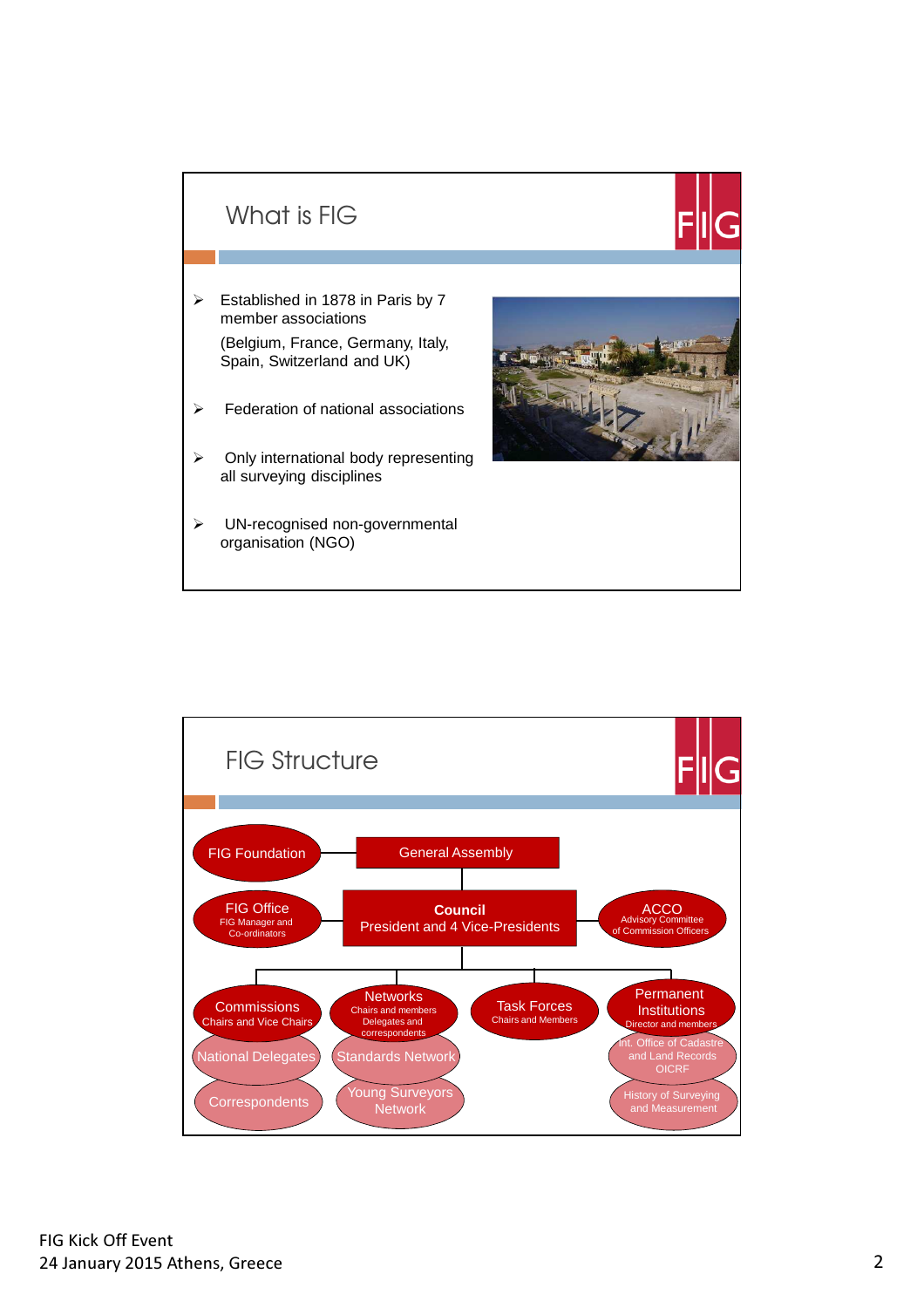



- 1. Professional Practice
- 2. Professional Education
- 3. Spatial Information Management
- 4. Hydrography
- 5. Positioning and Measurement
- 6. Engineering Surveys
- 7. Cadastre and Land Management
- 8. Spatial Planning and Development
- 9. Valuation and the Management of Real Estate
- 10. Construction Economics and Management

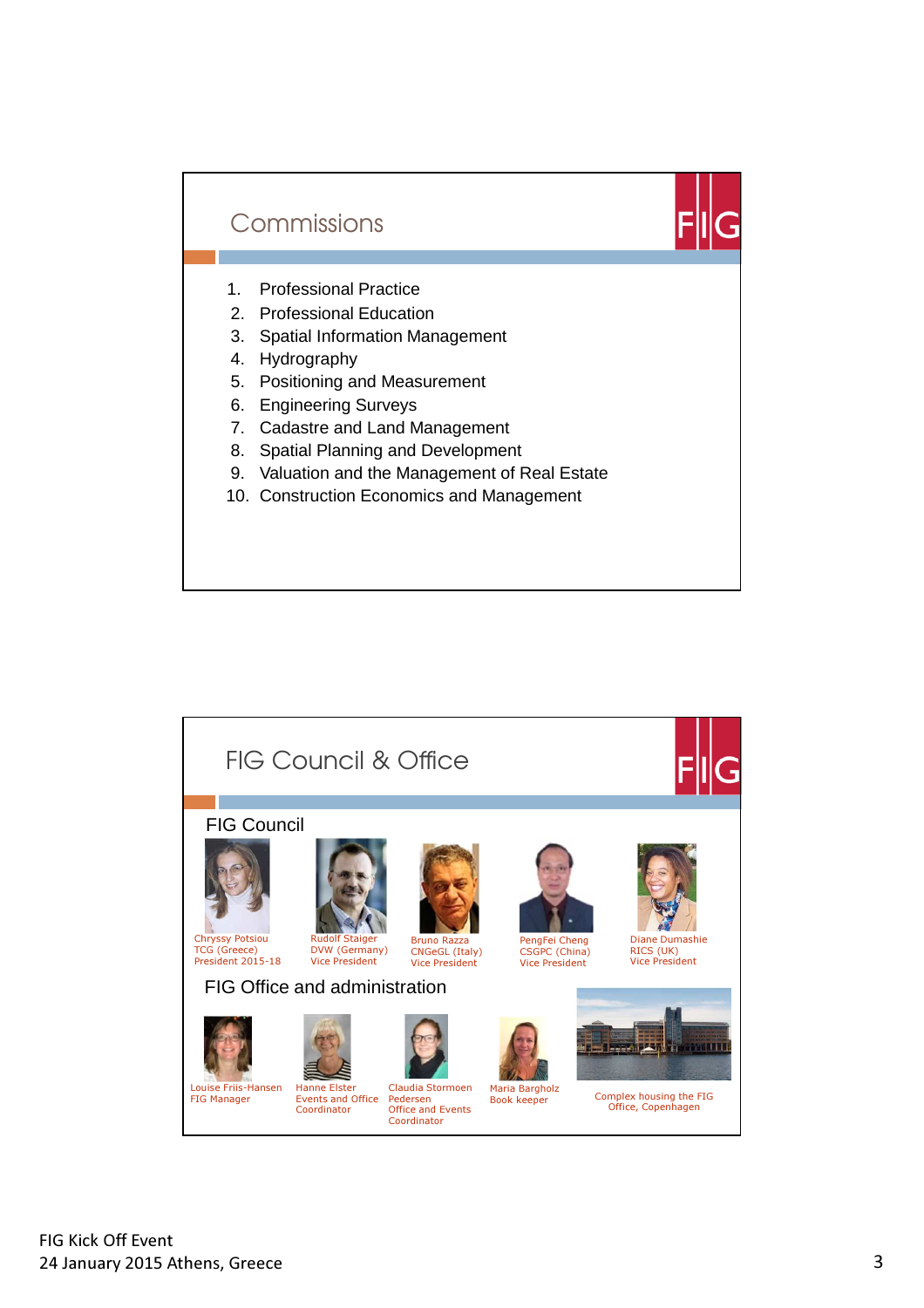

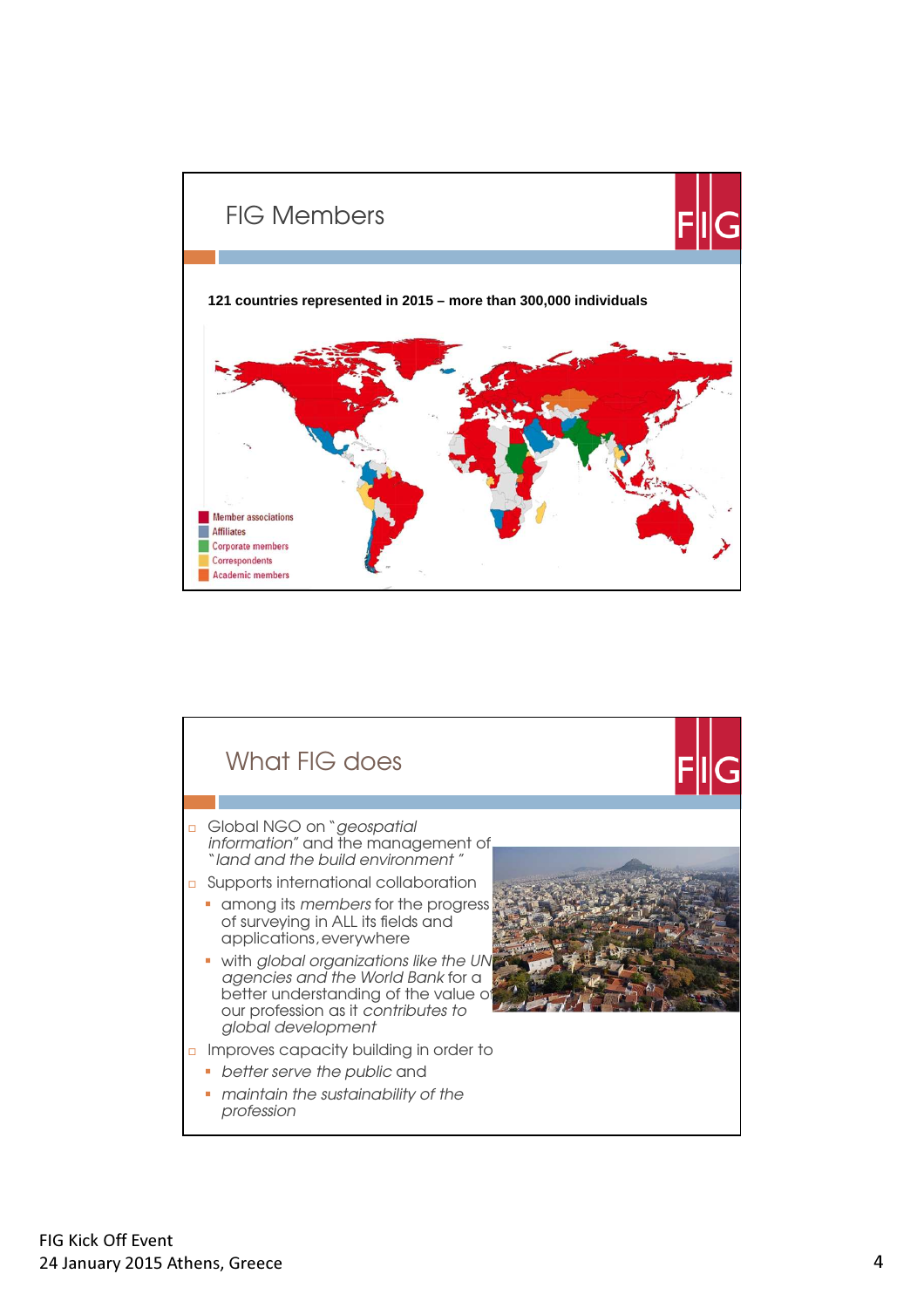

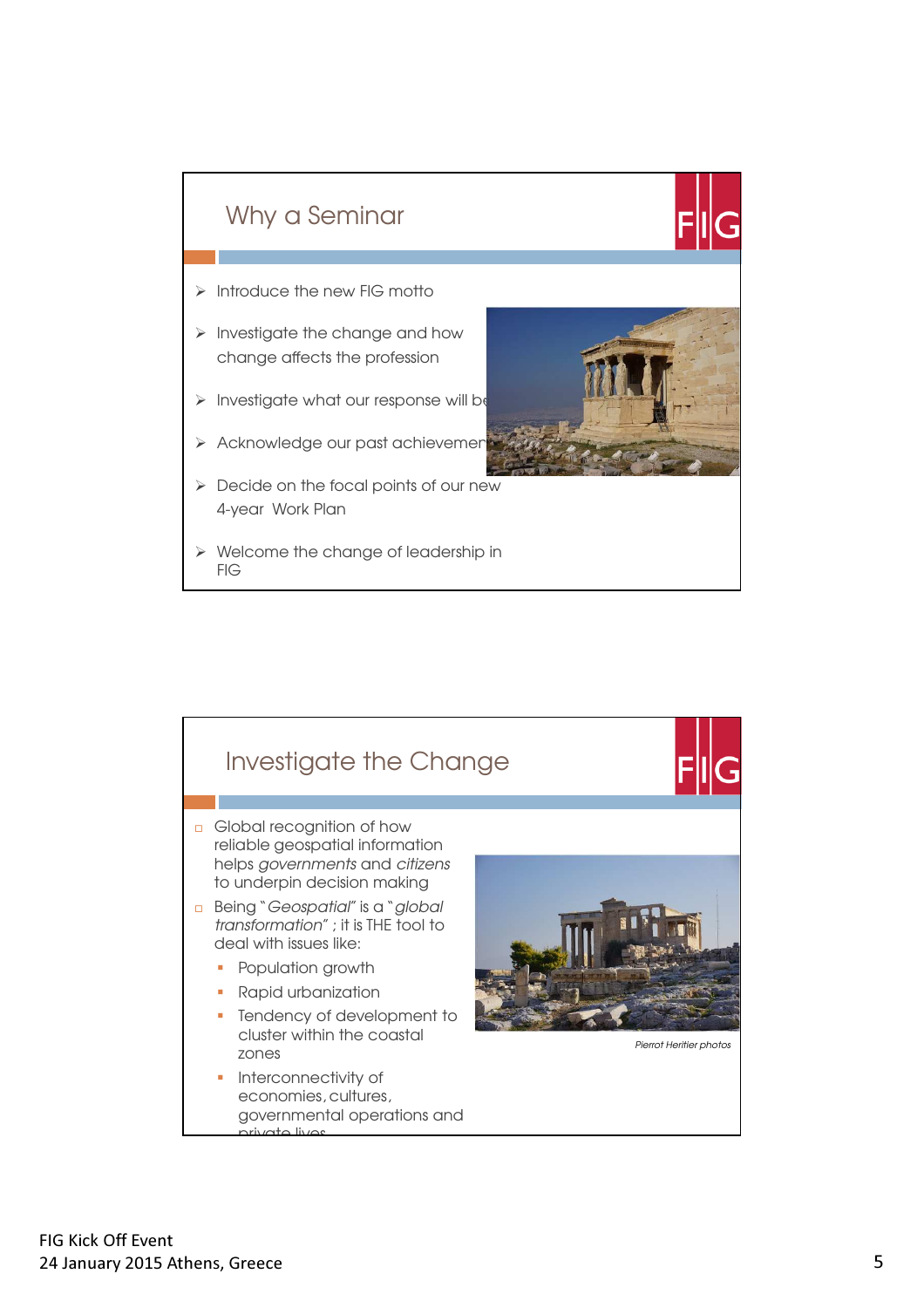#### Where we are

- Geospatial information has changed the perception on how governments seek growth
- Reliable cadastres have a direct impact on lending practices and national economies
- Governments are seeking innovative ways to encourage universal parcel recording as quickly as possible
- Citizens also understand that innovation facilitates good decision-making for all people both in the public and private

sectors



## Changing culture

- A changing culture for authoritative spatial information published on the web, a culture that changes the administrative concept
- $\Box$  The question is how much change can governments afford?
- n Need for increasing capacity building in assessing the value of data derived through crowd sourcing

government agencies but also by by

 Authoritative data can be provided and assured by

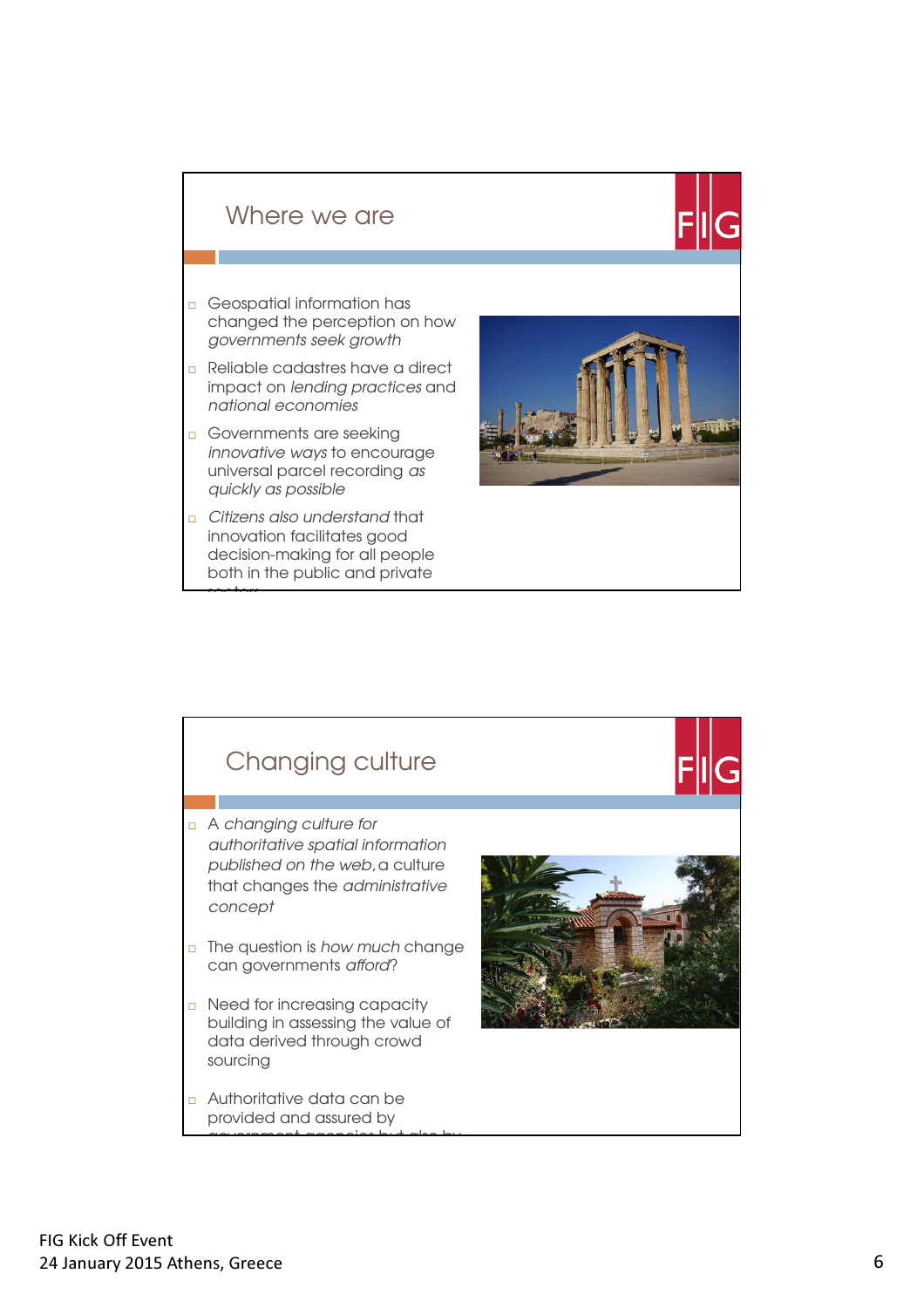

- Surveyors are recognized for their provision of services towards achieving the MDGs, enabling a real difference in people's lives
- $\Box$  It is the purpose of governments to build on the generated momentum and carry on with an ambitious post-2015 sustainable development agenda
- $\Box$  It is expected to tackle many issues relevant to the surveying profession. Surveyors will contribute to this change



# FIG has always acknowledged Change n Now change is more than technological, it is fast and it is global **Ensuring the Rapid Response to** Change, Ensuring the Surveyor of **Tomorrow**  $\Box$  The "timing" is introduced as the crucial factor in our theme  $\Box$  It is the role of surveyors to provide solution functionality, reliably and affordably for a complex and rapidly changing world that cannot wait.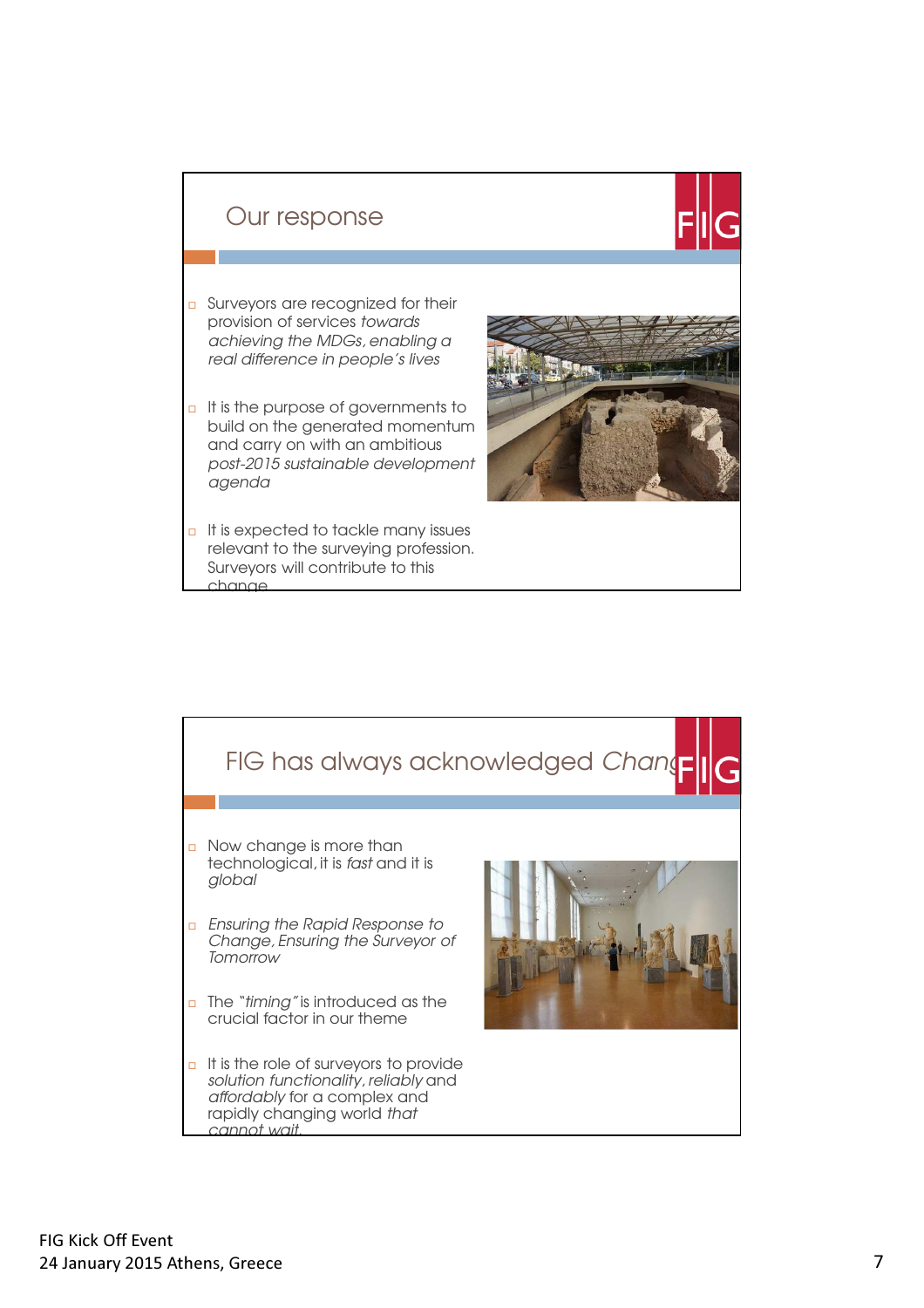## FIG Vision

- $\Box$  It is urgent that the surveying profession will think ahead, predict future changes, foresee the requirements of the next generation of the public and structure the way ahead
- During the 2015-2018 time period FIG, its council and commissions, hand in hand with its member associations, academic members, YSs, affiliate and corporate members will strive to achieve the FIG Vision



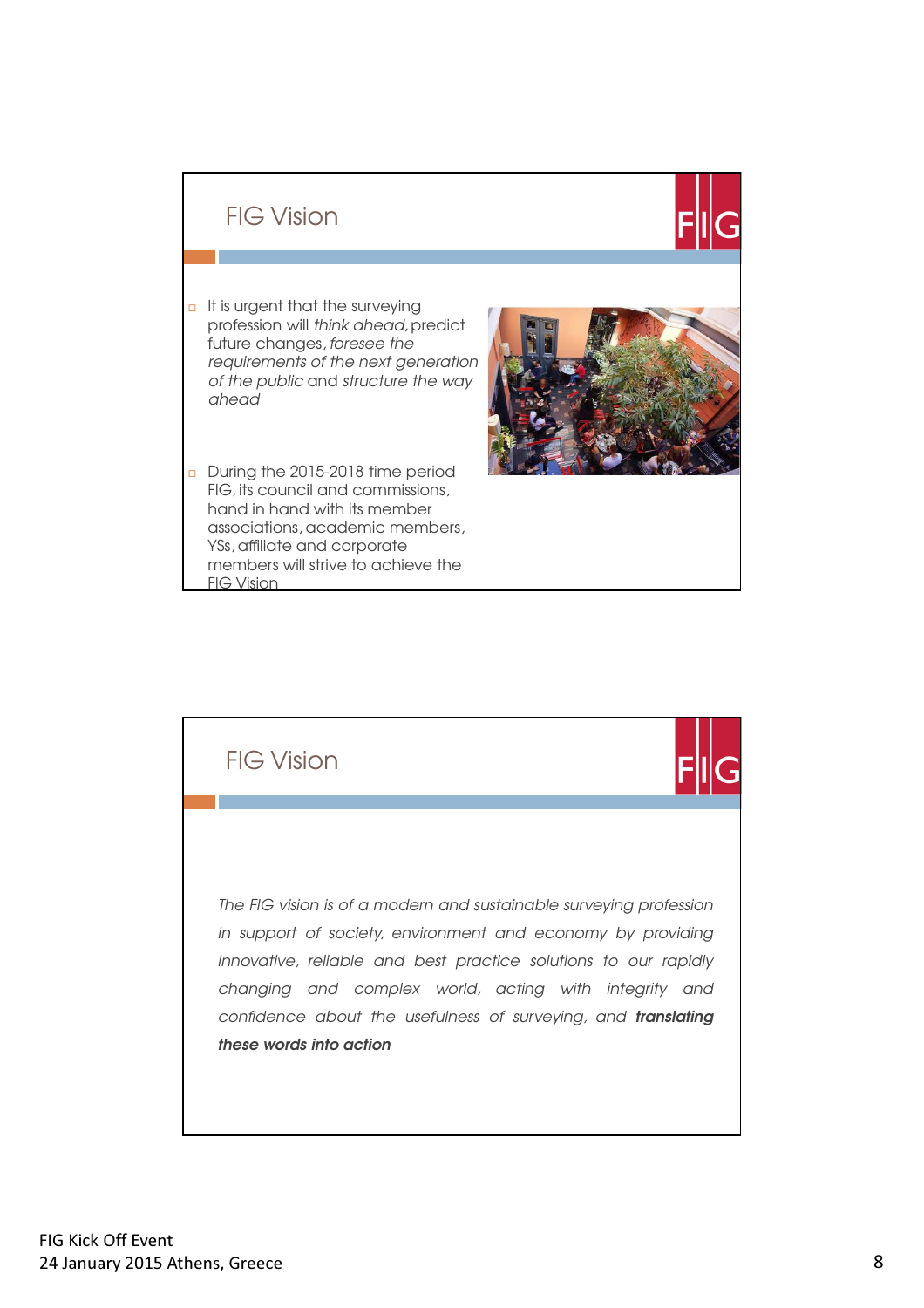

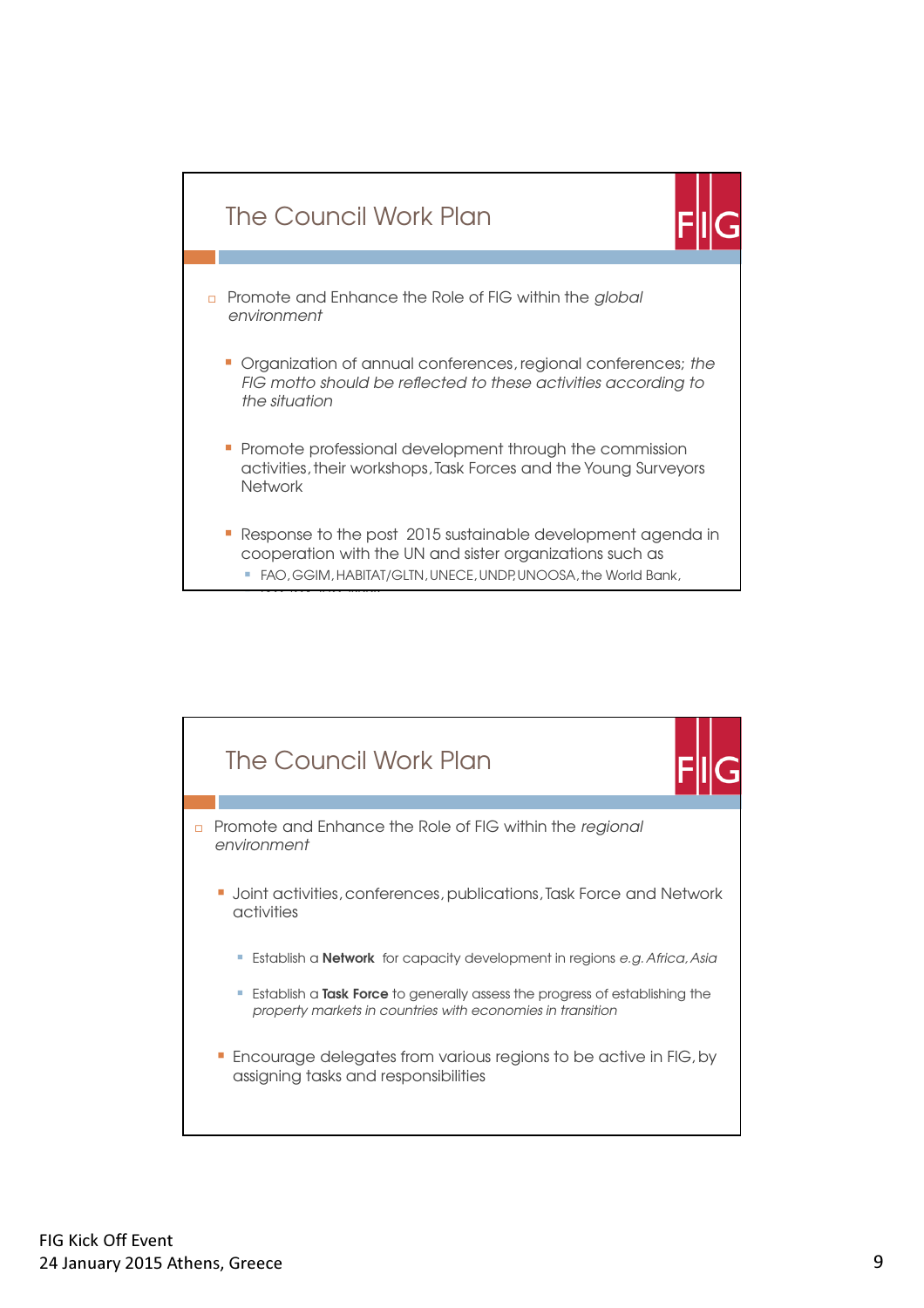